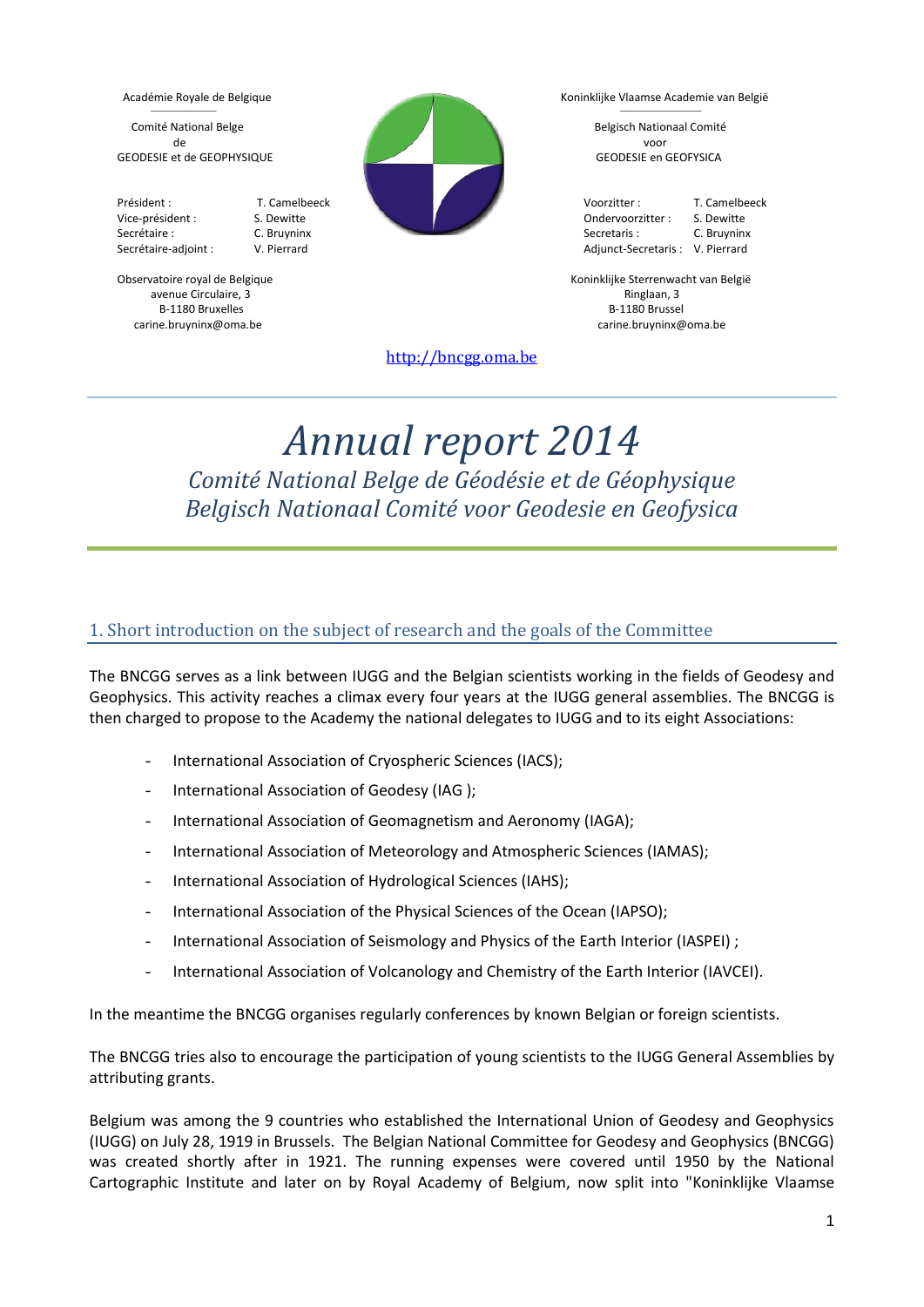Academie van Belgïe voor Wetenschappen en Kunsten" and "Académie Royale des Sciences, des Lettres et des Beaux-Arts de Belgique".

In parallel with the BNCGG there exists since 1955 an "Association sans buts lucratifs de droit belge" called "Comité National Belge de Géodésie et de Géophysique, Bruxelles". It is charged to administrate the finances of the Committee.

## **2. Member list**

#### Board

| President         | Thierry CAMELBEECK (ORB-KSB) | F. |
|-------------------|------------------------------|----|
| Vice-president    | Steven DEWITTE (IRM-KMI)     | N  |
| Secretary         | Carine BRUYNINX (ORB-KSB)    | N  |
| Adjunct secretary | Viviane PIERRARD (IASB-BIRA) | F. |

# Members (15)

#### **Prof. BECKERS, Jean-Marie (F, IAPSO)**

| Département d'Astrophysique, Géophysique et Océanographie |                              |
|-----------------------------------------------------------|------------------------------|
| GeoHydrodynamics and Evironment Research                  |                              |
|                                                           |                              |
| Fax: +32 4 366 2355                                       | E-mail: jm.beckers@ulg.ac.be |
|                                                           |                              |

#### **Dr. BRUYNINX, Carine (Secretary, N, IAG)**

Koninklijke Sterrenwacht van België Ringlaan 3, B-1180 Brussel Phone : +32 2 373 0292 Fax : +32 2 374 9822 E-mail : carine.bruyninx@oma.be

#### **Prof. CAMELBEECK, Thierry (President, F, IASPEI)**

Observatoire Royal de Belgique Av. Circulaire 3, B-1180 Bruxelles Phone : +32 2 373 0252 Fax : +32 2 374 9822 E-mail : thierry.camelbeeck@oma.be

#### **Dr. CRUCIFIX, Michel (F, IAMAS)**

Université Catholique de Louvain, Earth & Climate ELIC Chemin du Cyclotron 2 bte L7.01.11 B-1348 Louvain-la-Neuve Phone : +32 10 473300 Fax : +32 10 474722 E-mail : michel.crucifix@uclouvain.be

#### **Prof. DEHANT, Véronique (F, IAG)**

Observatoire Royal de Belgique Avenue Circulaire 3, B-1180 Bruxelles Phone : +32 2 373 0266 Fax : +32 2 374 9822 E-mail : veronique.dehant@oma.be

#### **Dr. De KEYSER, Johan (N, IAGA)**

Belgisch Instituut voor Ruimte Aëronomie Ringlaan 3, B-1180 Brussel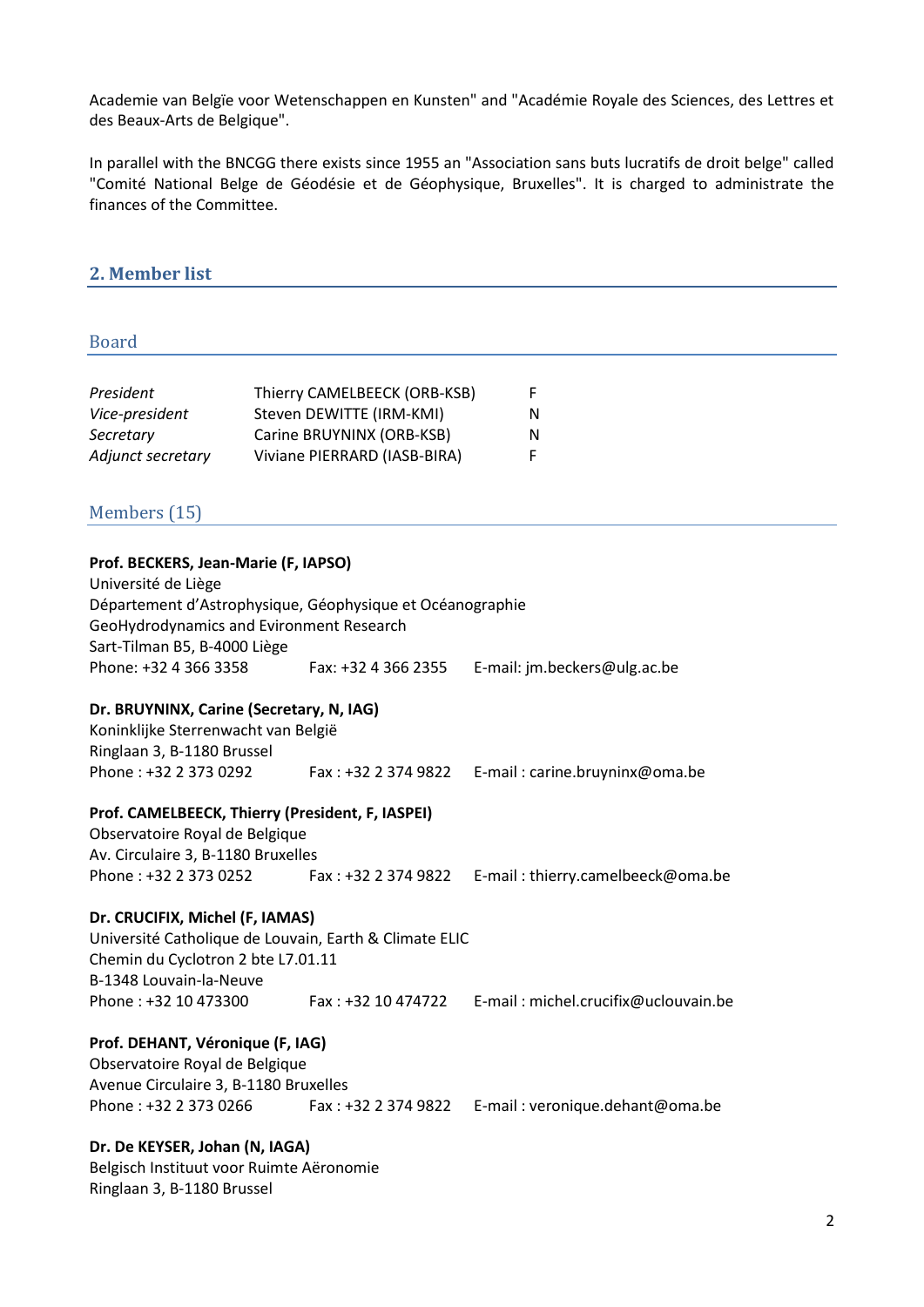Phone : +32 2 373 0368 Fax : +32 2 374 8423 E-mail : johan.dekeyser@bira-iasb.oma.be **Prof. Delmelle Pierre (F, IAVCEI)** Université Catholique de Louvain Environmental Sciences, Earth and Life Institute Croix du Sud 2 bte L7.05.10, B-1348 Louvain-la-Neuve Phone: +32 10 47 36 86 Fax : +32 10 47 45 25 E-mail : pierre.delmelle@uclouvain.be **Dr. De MAZIERE, Martine (N, IAMAS)** Belgisch Instituut voor Ruimte Aëronomie Ringlaan 3, B-1180 Brussel Phone : +32 2 373 0363 Fax : +32 2 374 8423 E-mail : martine.demaziere@oma.be **Dr. DEWITTE, Steven (Vice-President, N, IAMAS)** Koninklijk Meteorologisch Instituut Ringlaan 3, B-1180 Brussel Phone : +32 2 373 0624 Fax : +32 2 373 0553 E-mail : steven.dewitte@oma.be **Prof. FICHEFET, Thierry (F, IAPSO)**  Université Catholique de Louvain, Earth & Climate ELIC Chemin du Cyclotron 2 bte L7.01.11, B-1348 Louvain-la-Neuve Phone : +32 10 47 3295 Fax : +32 10 47 3297 E-mail : fichefet@astr.ucl.ac.be **Prof. HUYBRECHTS, Philippe (N, IACS)** Departement Geografie, Vrije Universiteit Brussel Pleinlaan 2, B-1050 Brussel Phone : +32 2 629 3593 Fax : +32 2 629 3378 E-mail : phuybrec@vub.ac.be **Dr. PIERRARD, Viviane (Adjunct-secretary, F, IAGA)** Institut d'Aéronomie Spatiale de Belgique Avenue Circulaire 3, B-1180 Bruxelles Phone : +32 2 373 0365 Fax : +32 2 374 8423 E-mail : viviane.pierrard@oma.be **Dr. VANDAELE, Ann Carine (F, IAGA)** Institut d'Aéronomie Spatiale de Belgique Av. Circulaire 3, B-1180 Bruxelles Phone +32 2 3730367 Fax : +32 2 374 8423 E-mail : a-c.vandaele@aeronomie.be **Dr. VANNESTE, Kris (N, IASPEI)** Koninklijke Sterrenwacht van België Ringlaan 3, B-1180 Brussel Tel: +35 2 3730280 Fax: +32 2 3730339 E-mail: kris.vanneste@oma.be **Prof. VERHOEST Niko (N, IAHS)** Universiteit Gent, Laboratory of Hydrology and Water Management Coupure links 653, B-9000 Gent Phone: +32 9 264 6138 Fax: +32 9 264 6236 E-mail: niko.verhoest@ugent.be

# Honorary members (20)

Baron ACKERMAN, Marcel Rue de la Montagne 24, B-1367 Mont Saint André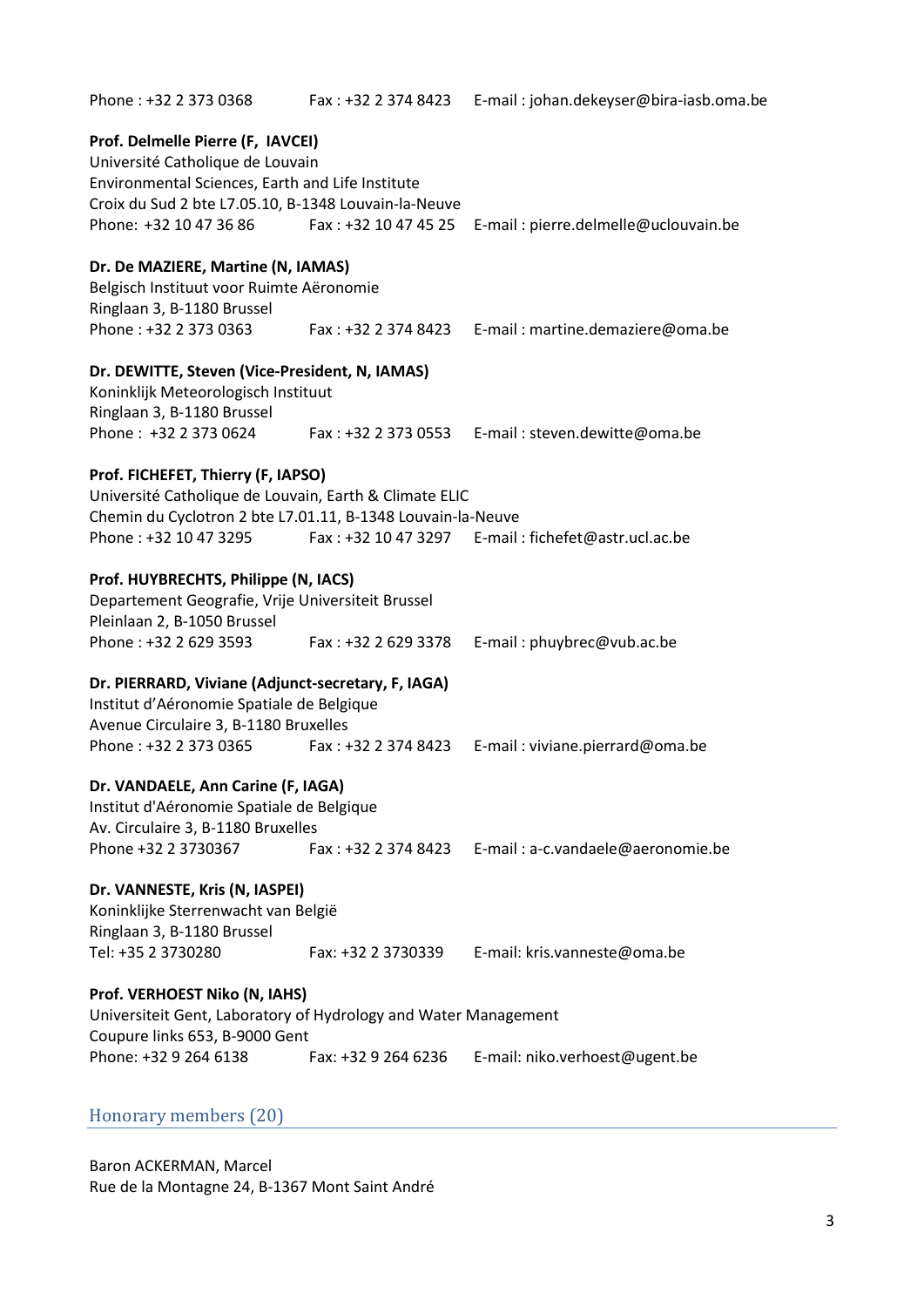E-mail : ackerman.marcel@skynet.be

| Prof. BERGER, André<br>Chemin du Cyclotron 2, B-1348 Louvain-la-Neuve                                                                | Université Catholique de Louvain, Institut d'Astronomie et de Géophysique G. Lemaitre |                                   |
|--------------------------------------------------------------------------------------------------------------------------------------|---------------------------------------------------------------------------------------|-----------------------------------|
| Phone: +32 10 47 3303                                                                                                                | Fax: +32 10 47 4722                                                                   | E-mail: berger@astr.ucl.ac.be     |
| Dr. DE MUER, Dirk<br>Koninklijk Meteorologisch Instituut<br>Ringlaan 3, B-1180 Brussel                                               |                                                                                       |                                   |
| Phone: +32 2 373 0570                                                                                                                | Fax: +32 2 373 0553                                                                   | E-mail: dirk.demuer@oma.be        |
| Prof. DE SMEDT F. Hilaire<br>Pleinlaan 2, B-1050 Brussel                                                                             | Vrije Universiteit Brussel, Department of Hydrology and Hydraulic Engineering         |                                   |
| Phone: +32 2 6293547                                                                                                                 | Fax: +32 2 629 3022                                                                   | E-mail: fdesmedt@vub.ac.be        |
| Prof. DE TROCH, François<br>Lamstraat 4, 9820 Merelbeke<br>Phone: +32 9 264 6135                                                     | Fax: +32 9 264 6236                                                                   | E-mail: fdetroch@netadmin.be      |
| Prof. DUCARME, Bernard<br>Rue de Louvranges 48, B-1325 Chaumont-Gistoux                                                              |                                                                                       | E-mail: bf.ducarme@gmail.com      |
| Prof. KOCKARTS, Gaston<br>Rue du Merlo 8a bte 16, B-1180 Bruxelles<br>Phone: +32 2 376 0414                                          |                                                                                       |                                   |
| Prof. LEMAIRE, Joseph<br>Institut d'Aéronomie Spatiale de Belgique<br>Avenue Circulaire 3, B-1180 Bruxelles<br>Phone: +32 2 653 4921 | Fax: +32 10 474722                                                                    | E-mail: jfl@astr.ucl.ac.be        |
| Dr. MALCORPS, Henri<br>Koninklijk Meteorologisch Instituut<br>Ringlaan 3, B-1180 Brussel<br>Phone: +32 2 373 0500                    | Fax: $+32$ 2 375 1259                                                                 | E-mail: empowerment@skynet.be     |
| Prof. NIHOUL, Jacques<br>GHER - Modèle Environnement, Université de Liège<br>Sart Tilman B5, B-4000 Liège                            |                                                                                       |                                   |
| Phone: +32 4 366 3350                                                                                                                | Fax: +32 4 366 4740                                                                   | E-mail: j.nihoul@ulg.ac.be        |
| Prof. PAQUET, Paul<br>Rue du Moulin à vent 9, B-5031 Grand-Leez<br>Phone: +32 81 414938                                              | Fax: +32 2 374 9822                                                                   | E-mail: paquet.frippiat@gmail.com |
| Prof. PETERS, Jean-Jacques<br>44 rue Philippe de Champagne, B-1000 Brussels<br>Phone: +32 2 512 8006                                 | Fax: +32 2 502 4644                                                                   | E-mail: jjpeters@skynet.be        |
| Prof. RONDAY, François<br>Université de Liège                                                                                        |                                                                                       |                                   |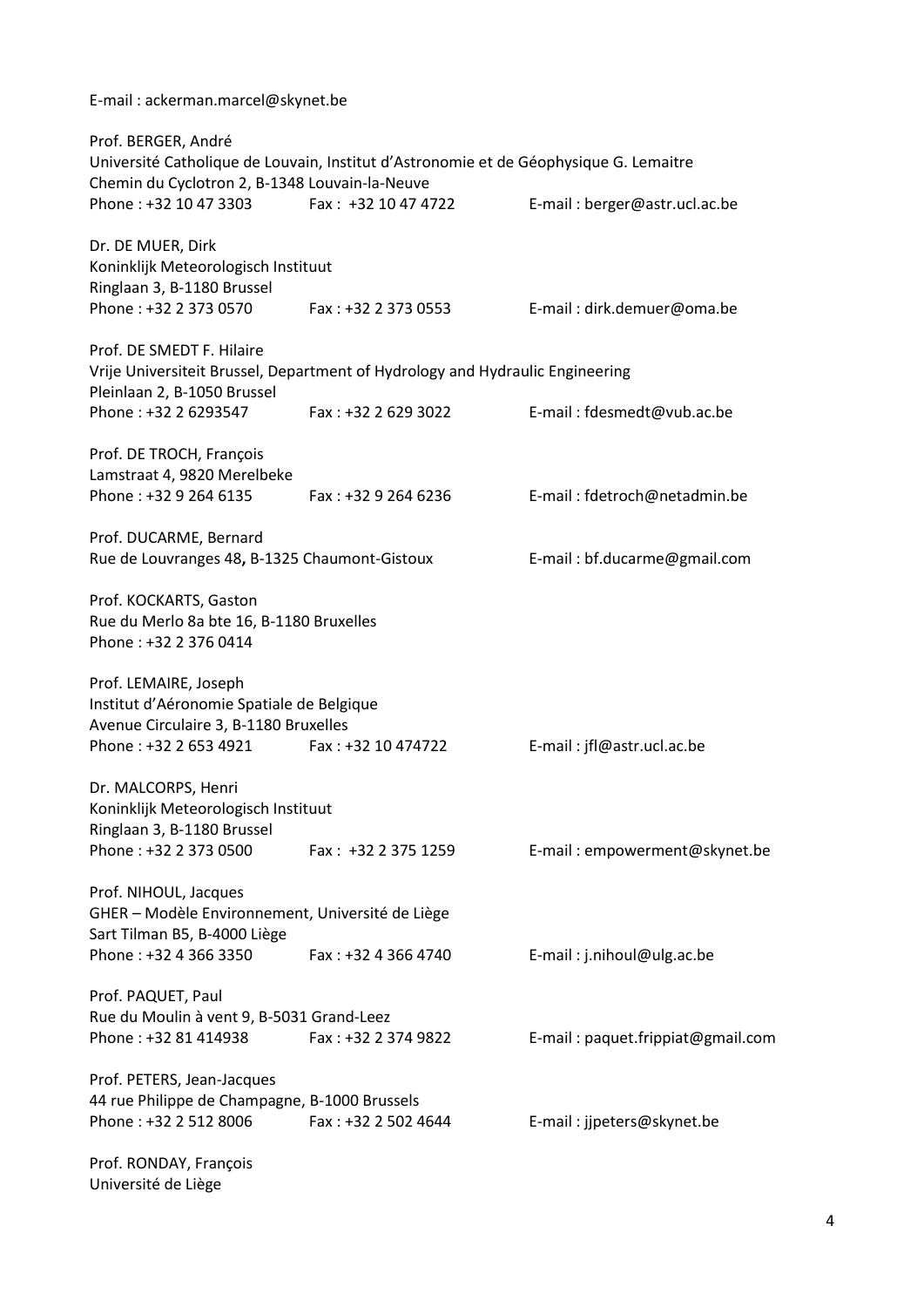| Place du 20 Août, 7, B-4000 Liège<br>Phone: +32 4 366 5301<br>administrateur@ulg.ac.be                                                      | Fax: +32 4 366 5400 |                           | E-mail: fronday@ulg.ac.be,                                    |  |
|---------------------------------------------------------------------------------------------------------------------------------------------|---------------------|---------------------------|---------------------------------------------------------------|--|
| Dr. SCHERER, Marc<br>Belgisch Instituut voor Ruimte-Aeronomie<br>Ringlaan 3, B-1180 Brussel<br>Phone: +32 2 374 8121                        | Fax: +32 2 374 8423 |                           |                                                               |  |
| Prof. SIMON, Paul C.<br>Institut d'Aéronomie Spatiale de Belgique<br>Avenue Circulaire 3, B-1180 Bruxelles<br>Phone: +32 2 373 0413         | Fax: +32 2 375 9336 |                           | E-mail: Paul.Simon@oma.be                                     |  |
| Prof. SNEYERS, R.<br>Rue Copernic 68, 1180 Bruxelles<br>Phone: +32 2 374 0154                                                               |                     |                           |                                                               |  |
| Ingénieur STERLING, André<br>Avenue Armand Huysmans 205 bte 3, B-1050 Bruxelles<br>Phone: +32 2 649 2238                                    |                     |                           |                                                               |  |
| Prof. VAN DER BEKEN, André<br>François Laurentplein 45, B-9000 Gent                                                                         |                     |                           | E-mail: andre.van.der.beken@pandora.be,<br>avdbeken@vub.ac.be |  |
| Prof. VAN TWEMBEKE, Urbain<br>Kruisbooglaan 11, B-3210 Linden<br>Phone: +32 16 25 89 77                                                     |                     |                           |                                                               |  |
| Dr VERBEIREN, Roland<br>Koninklijke Sterrenwacht van België<br>Ringlaan 3, B-1180 Brussel<br>Phone: +32 2 373 0257                          | Fax:                | +32 2 374 9822            | E-mail: roland.verbeiren@telenet.be                           |  |
| <b>Associated members (64)</b>                                                                                                              |                     |                           |                                                               |  |
| Alvera-Azcárate, A. (F - IAPSO)<br>a.alvera@ulg.ac.be<br>AGO-GHER Université de Liège<br>Allée du 6 Août, 17 - Sart Tilman B5, B-4000 Liège |                     |                           |                                                               |  |
| Amelynck, C. (N -IAMAS)<br>Belgisch Instituut voor Ruimte Aëronomie<br>Ringlaan 3, B-1180 Brussel                                           |                     | amelynck@bira-iasb.oma.be |                                                               |  |
| Barth, A. (F-IAPSO)<br>AGO-GHER Université de Liège<br>Sart Tilman B5, B-4000 Liège                                                         |                     | a.barth@ulg.ac.be         |                                                               |  |

Batelaan, O. (N –IAHS) batelaan@vub.ac.be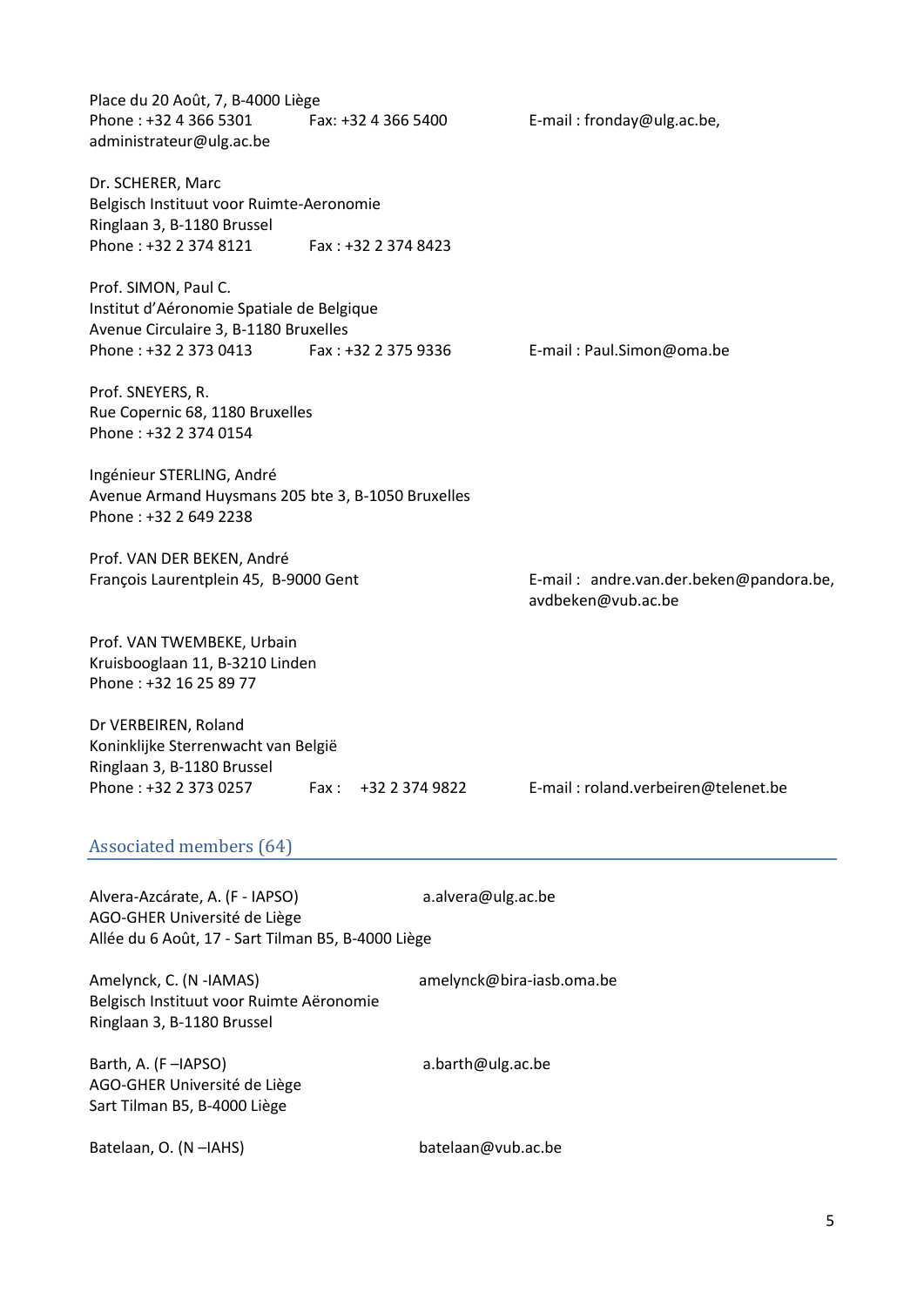Department of Hydrology and Hydraulic - Engineering Vrije Universiteit Brussel Pleinlaan 2, B-1050 Brussel

| Bergeot, N. (F - IAG)<br>Observatoire Royal de Belgique<br>Avenue Circulaire 3, B-1180 Bruxelles                                                                     | nicolas.bergeot@oma.be        |
|----------------------------------------------------------------------------------------------------------------------------------------------------------------------|-------------------------------|
| Bernard, A. (F - IAVCEI)<br>Geochemistry 160/02<br>Université Libre de Bruxelles<br>Ave. Roosevelt 50, B-1050 Bruxelles                                              | abernard@ulb.ac.be            |
| Bingen, Chr. (N -IAMAS)<br>Belgisch Instituut voor Ruimte Aëronomie<br>Ringlaan 3, B-1180 Brussel                                                                    | bingen@bira-iasb.oma.be       |
| Chabrillat, S. (F - IAMAS)<br>Institut d'Aéronomie Spatiale de Belgique<br>Av. Circulaire 3, B-1180 Bruxelles                                                        | chabrillat@bira-iasb.oma.be   |
| Collin, F. (F - IASPEI)<br>Observatoire Royal de Belgique<br>Avenue Circulaire 3, B-1180 Bruxelles                                                                   | collin@oma.be                 |
| Crommelynck, D. (F - IAMAS)<br>Institut Royal Météorologique<br>Avenue Circulaire 3, B-1180 Bruxelles                                                                | dcrommelynck@tvcablenet.be    |
| Crosby, N. B. $(F - IAGA)$<br>Institut d'Aéronomie Spatiale de Belgique<br>Av. Circulaire 3, B-1180 Bruxelles                                                        | norma.crosby@aeronomie.be     |
| Darrouzet, F. (F - IAGA)<br>Institut d'Aéronomie Spatiale de Belgique<br>Av. Circulaire 3, B-1180 Bruxelles                                                          | fabien.darrouzet@aeronomie.be |
| Dassargues, A.(F - IAHS)<br>Laboratoires de Géologie de l'Ingénieur d'Hydrogéologie (LGIH)<br>Université de Liège (ULg)<br>Bâtiment B52/3, Sart Tilman, b-4000 Liège | alain.dassargues@ulg.ac.be    |
| De Backer, H. (N - IAMAS)<br>Koninklijk Meteorologisch Instituut<br>Ringlaan 3, B-1180 Brussel                                                                       | debacker@oma.be               |
| Decleir, H. (N - IAMAS)<br>Vrije Universiteit Brussel, Dept. Geografie<br>Pleinlaan 2, B-1050 Brussel                                                                | hdecleir@vub.ac.be            |
| Defraigne, P. (F-IAG)<br>Observatoire Royal de Belgique<br>Av. Circulaire 3, B-1180 Bruxelles                                                                        | pascale.defraigne@oma.be      |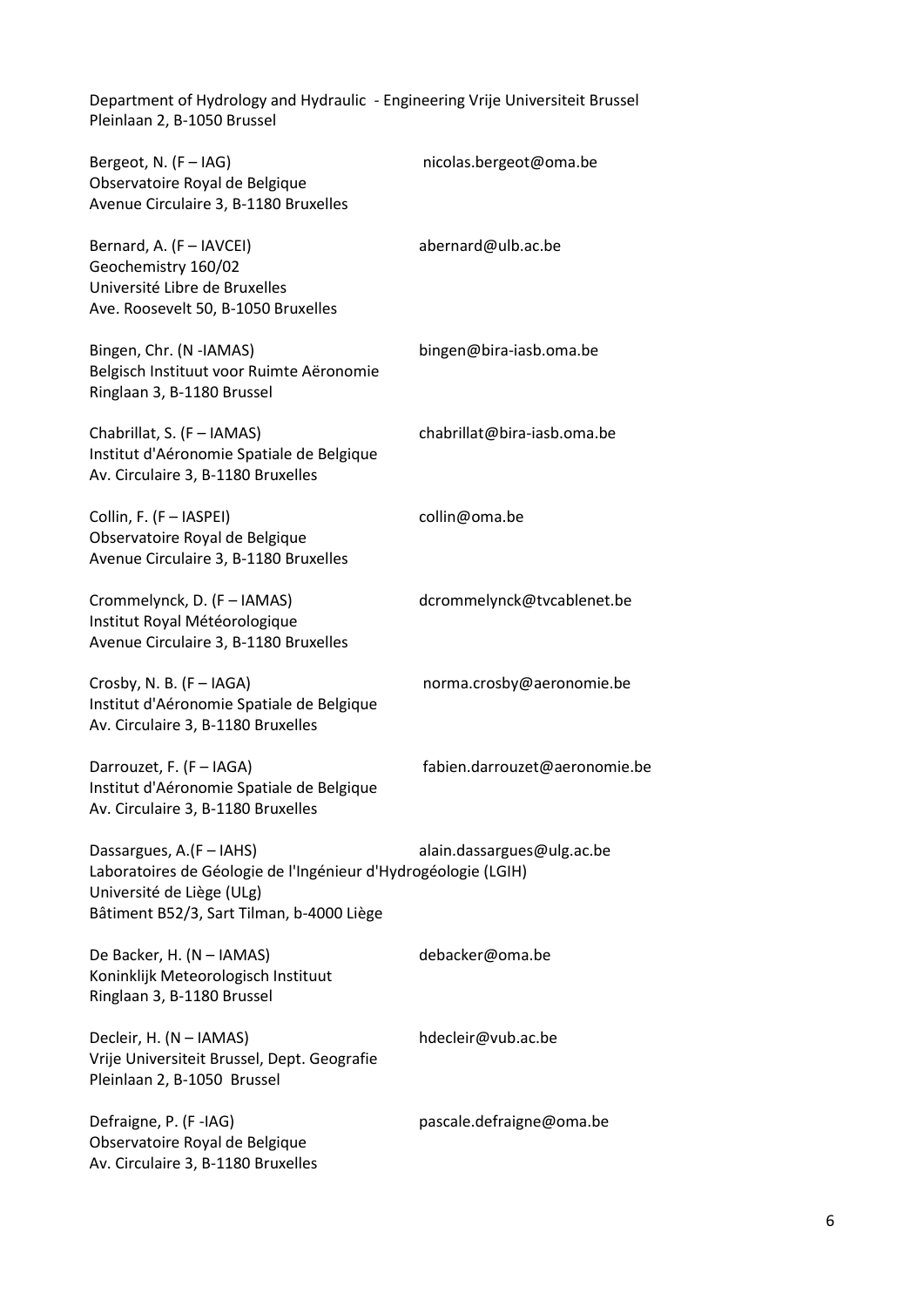Deleersnijder, E. (F – [IAPSO\)](http://www.iugg.org/iapso/) [ericd@uclouvain.be](mailto:ericd@uclouvain.be) Centre for Systems Engineering and Applied Mechanics (CESAME) Universite catholique de Louvain 4 Avenue G. Lemaitre (Euler building, Office a.113), B-1348 Louvain-la-Neuve

Delmelle, P. (F – IAVCEI) pierre.delmelle@uclouvain.be Université Catholique de Louvain - Environmental Sciences, Earth and Life Institute Croix du Sud 2 bte L7.05.10, 1348 Louvain-la-Neuve

Delobbe, L. (F – [IAMAS\)](http://www.iamas.org/) [delobbe@oma.be](mailto:delobbe@oma.be) Institut Royal Météorologique Av. Circulaire 3, B-1180 Bruxelles Dhooghe, Frederik (N - IAGA) frederik.dhooghe@telenet.be Belgisch Instituut voor Ruimte Aëronomie Ringlaan 3, B-1180 Brussel Dierckxsens, Mark (N - IAGA) Mark.Dierckxsens@aeronomie.be Belgisch Instituut voor Ruimte Aëronomie Ringlaan 3, B-1180 Brussel Errera, Q. (F – [IAMAS\)](http://www.iamas.org/) [errera@bira-iasb.oma.be](mailto:errera@bira-iasb.oma.be) Institut d'Aéronomie Spatiale de Belgique Av. Circulaire 3, B-1180 Bruxelles Everaerts, M. (F - [IAG\)](http://www.iag-aig.org/) Michel.Everaerts@naturalsciences.be Royal Belgian Institute of Natural Sciences 13, Rue Jenner, B-1000 Brussels Fettweis, Xavier (F - IACS) xavier.fettweis@ulg.ac.be Département de Géographie, Université de Liège Allée du 6 août, 2, B-4000 Liège Fussen, D. (F – [IAGA\)](http://www.iugg.org/IAGA) [didier.fussen@oma.be](mailto:didier.fussen@oma.be) Institut d'Aéronomie Spatiale de Belgique Av. Circulaire 3, B-1180 Bruxelles Gérard, J.-C. (F – [IAMAS\)](http://www.iamas.org/) ic.gerard@ulg.ac.be Lab. Phys. Atm. Et Planétaire, Université de Liège Allée du 6 août, 17, B5C, B-4000 Liège Gunell, Herbert (F – IAGA) herbert.gunell@aeronomie.be Belgian Institute for Space Aeronomy Avenue Circulaire 3, B-1180 Brussels Havenith, Hans-Balder (F - IASPEI) HB.Havenith@ulg.ac.be Géorisques et Environnement, Département de Géologie, Université de Liège Allée du 6 août, 17, B-4000 Liège Joukoff, A. (F – [IAMAS\)](http://www.iamas.org/) [joukalex@skynet.be](mailto:joukalex@skynet.be)  Institut Royal Météorologique Av. Circulaire 3, B-1180 Bruxelles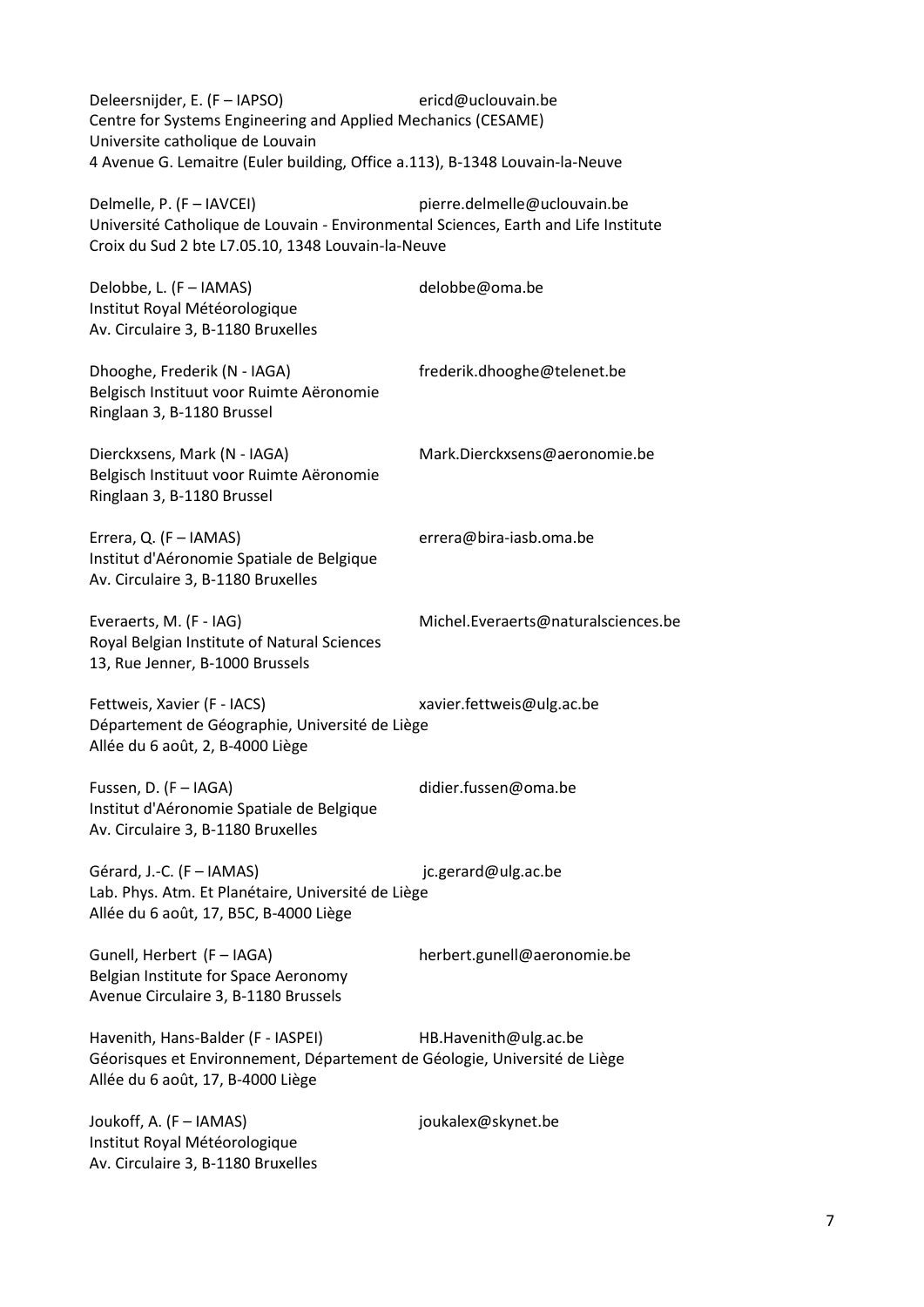Karatekin, Ö. (F - IAG) o.karatekin@oma.be Observatoire Royal de Belgique Avenue Circulaire 3, B-1180 Bruxelles

Kervyn, Matthieu (N – IAVCEI) makervyn@vub.ac.be Department of Geography - Earth System Science - Vrije Universiteit Brussel Pleinlaan 2 – B-1050 Brussel

Kruglanski, M. (F – [IAGA\)](http://www.iugg.org/IAGA) [michel.kruglanski@aeronomie.be](mailto:michel.kruglanski@aeronomie.be) Institut d'Aéronomie Spatiale de Belgique Av. Circulaire 3, B-1180 Bruxelles

Lamy, H. (F – [IAGA\)](http://www.iugg.org/IAGA) [lamy@aeronomie.be](mail:lamy@aeronomie.be) Institut d'Aéronomie Spatiale de Belgique Av. Circulaire 3, B-1180 Bruxelles

Lecocq, Thomas (F - IASPEI) Thomas.Lecocq@oma.be Observatoire Royal de Belgique Avenue Circulaire 3, B-1180 Bruxelles

Legrand, J. (F[-IAG\)](http://www.iag-aig.org/) in the settle segment of the settle segment of the segment of the segment of the segment of the segment of the segment of the segment of the segment of the segment of the segment of the segment of the s Observatoire Royal de Belgique Avenue Circulaire 3, B-1180 Bruxelles

Loutre, M.-F. (F – [IAMAS\)](http://www.iamas.org/) [loutre@astr.ucl.ac.be](mailto:loutre@astr.ucl.ac.be) Institut d'Astronomie et de Geophysique G. Lemaitre, Université Catholique de Louvain 2 Chemin du Cyclotron, B-1348 Louvain-la-Neuve

Maggiolo, Romain (F - IAGA) maggiolo@aeronomie.be Belgian Institute for Space Aeronomy Avenue Circulaire 3, 1180 Brussels

Muller, C. (F – [IAGA\)](http://www.iugg.org/IAGA) [c.muller@oma.be](mailto:c.muller@oma.be) Institut d'Aéronomie Spatiale de Belgique

Av. Circulaire 3, B-1180 Bruxelles

Müller, J.-F. (F – [IAMAS\)](http://www.iamas.org/) ifm@oma.be Institut d'Aéronomie Spatiale de Belgique Av. Circulaire 3, B-1180 Bruxelles

Muls, A. (N – [IAG\)](http://www.iag-aig.org/) [alain.muls@rma.ac.be](mailto:alain.muls@rma.ac.be) Royal Military Academy Renaissancelaan 30, B-1000 Brussel

Munhoven, Guy (F – IAPSO) Guy.Munhoven@ulg.ac.be Institut d'Astrophysique et de Géophysique Allée du 6 août 17, B-4000 Liège

Pattyn, F. (F – IACS) and the state of the fractyne of fractyne of the state of the state of the fraction of the state of the state of the state of the state of the state of the state of the state of the state of the state Laboratoire de Glaciologie , Université libre de Bruxelles CP 160/03, Av. F. D. Roosevelt 50, B-1050 Bruxelles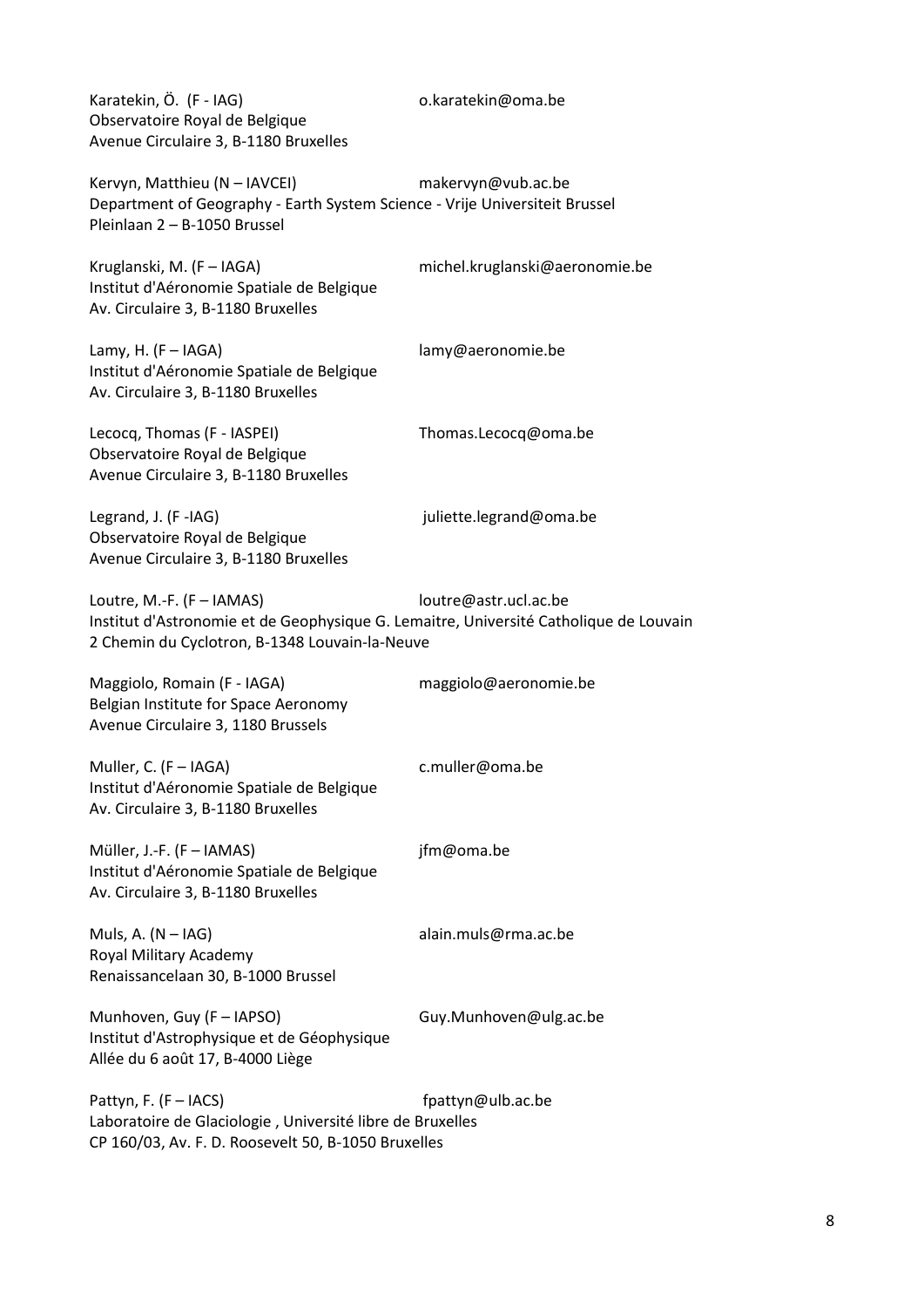Pauwels, V. (N – [IAHS\)](http://www.cig.ensmp.fr/~iahs/) [valentijn.pauwels@ugent.be](mailto:valentijn.pauwels@ugent.be) Universiteit Gent , Laboratory of Hydrology and Water Management Coupure Links 653, B-9000 Gent

Pottiaux, E. (F. IAG) eric.pottiaux@oma.be Observatoire Royal de Belgique Avenue Circulaire 3, B-1180 Bruxelles

Rasson, J. (F – [IAGA\)](http://www.iugg.org/IAGA) iean.rasson@oma.be Institut Royal Météorologique Centre de Physique du Globe , B-5670 Dourbes (Viroinval)

Roosbeek, F., (F[-IAG\)](http://www.iag-aig.org/) [fabian.roosbeek@oma.be](mailto:fabian.roosbeek@oma.be) Observatoire Royal de Belgique Av. Circulaire 3, B-1180 Bruxelles

Rosenblatt, Pascal (F[-IAG\)](http://www.iag-aig.org/) [rosenb@oma.be](mailto:rosenb@oma.be) Observatoire Royal de Belgique Av. Circulaire 3, B-1180 Bruxelles

Roth Michel (F - IAGA) roth.michel@skynet.be Institut d'Aéronomie Spatiale de Belgique Av. Circulaire 3, B-1180 Bruxelles

Rouvas-Nicolis, C. (F – [IAMAS\)](http://www.iamas.org/) [cnicolis@oma.be](mailto:cnicolis@oma.be) Institut Royal Météorologique Av. Circulaire 3, B-1180 Bruxelles

Schayes, G. (F – : IAMAS) schayesacomastr.ucl.ac.be

Inst. Astronomie et Géophysique - UCL Université Catholique de Louvain Chemin du Cyclotron, 2, 1348 Louvain-la-Neuve

Schoon, N. (N [-IAMAS\)](http://www.iamas.org/) schoon@bira-iasb.oma.be Belgisch Instituut voor Ruimte Aëronomie Ringlaan 3, B-1180 Brussel

Van Camp, M. (F – [IAG\)](http://www.iag-aig.org/) [mvc@oma.be](mailto:mvc@oma.be) Observatoire Royal de Belgique Avenue Circulaire 3, B-1180 Bruxelles

Van Griensven, Ann (N - IAHS) a.vangriensven@unesco-ihe.org

UNESCO-IHE Institute for Water Education O.L. Vrouwstraat 28, B-2600 Berchem

Van Hoolst, T. (N – [IAG\)](http://www.iag-aig.org/) [tim.vanhoolst@oma.be](mailto:tim.vanhoolst@oma.be) Koninklijke Sterrenwacht van België Ringlaan 3, B-1180 Brussel

van Lipzig, Nicole (N – IAMAS) Nicole.VanLipzig@ees.kuleuven.be Physical and Regional Geography Research Group, Katholieke Universiteit Leuven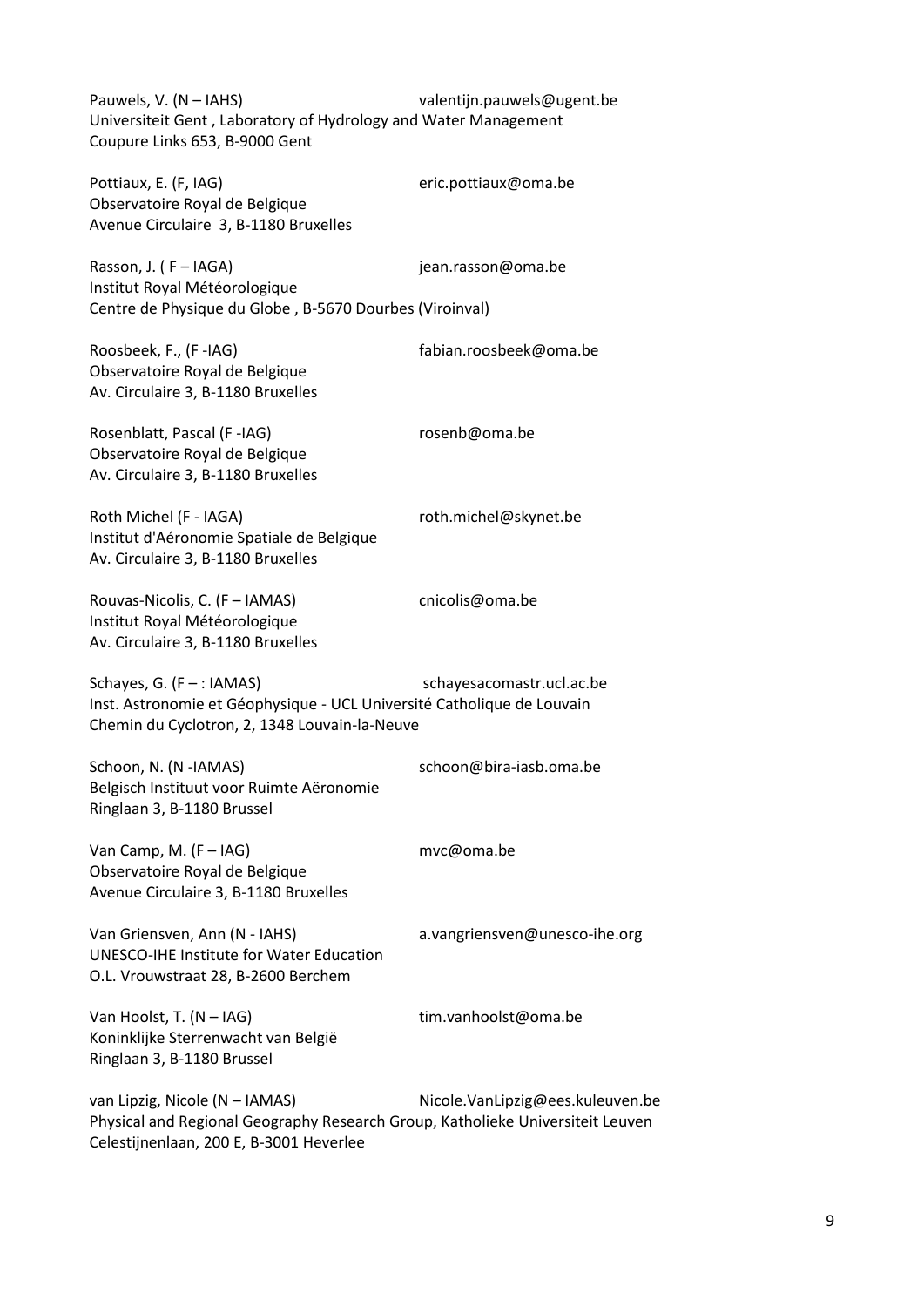Van Roozendael, M. (F – [IAMAS\)](http://www.iamas.org/) [vanroozendael@bira-iasb.oma.be](mailto:vanroozendael@bira-iasb.oma.be) Institut d'Aéronomie Spatiale de Belgique Av. Circulaire 3, B-1180 Bruxelles

van Ruymbeke M. (F – [IAVCEI\)](http://www.iavcei.org/) [labvruy@oma.be](mailto:labvruy@oma.be) Observatoire Royal de Belgique Avenue Circulaire 3, B-1180 Bruxelles

van Ypersele, J.-P. (F – [IAMAS\)](http://www.iamas.org/) [vanypersele@astr.ucl.ac.be](mailto:vanypersele@astr.ucl.ac.be) Inst. Astronomie et Géophysique, Université Catholique de Louvain Chemin du Cyclotron 2, B-1348 Louvain-la-Neuve

Vanclooster, M. (F – [IAHS\)](http://www.cig.ensmp.fr/~iahs/) [vanclooster@geru.ucl.ac.be](mailto:vanclooster@geru.ucl.ac.be) AGRO/MILA/GERU, Université Catholique de Louvain Place Croix du Sud 2 bte 2, B-1348 Louvain-la-Neuve

Vanhellemont, Ph. (N [-IAMAS\)](http://www.iamas.org/) [vanhellemont@bira-iasb.oma.be](mailto:vanhellemont@bira-iasb.oma.be)  Belgisch Instituut voor Ruimte Aëronomie Ringlaan 3, B-1180 Brussel

Vannitsem, St. (F – [IAMAS\)](http://www.iamas.org/) [vannitsem@oma.be](mailto:vannitsem@oma.be) Institut Royal Météorologique Av. Circulaire 3, B-1180 Bruxelles

Warnant, R. (F – [IAG\)](http://www.iag-aig.org/) [rene.warnant@ulg.ac.be](mailto:rene.warnant@ulg.ac.be) Université de Liège Bâtiment B5A Unité de Géomatique- Géodésie et GNSS, Allée du 6 août 17, B-4000 Liège 1

Wilquet, V. (F – IAGA) valerie.wilquet@aeronomie.be Institut d'Aéronomie Spatiale de Belgique avenue Circulaire, 3, 1180 Uccle

Yseboodt, Marie (F[-IAG\)](http://www.iag-aig.org/) [m.yseboodt@oma.be](mailto:m.yseboodt@oma.be) Observatoire Royal de Belgique Av. Circulaire 3, B-1180 Bruxelles

# **3. Meetings of the Committee in 2014**

#### Dates and main conclusions

The traditional annual BNCGG General Assembly has been held on January 22 in the Meridian room of the Royal Observatory of Belgium. The introductory conference was given by Prof. Pierre Delmelle, Earth and Life Institute, Université Catholique de Louvain.

A second BNCGG meeting was organized on June 19 at the Royal Observatory of Belgium with two conferences given resp. by Dr. Steven Dewitte (RMI and BNCGG vice-president) and Dr. Frédéric Clette (ROB).

A third meeting was organized on Oct. 16 with conferences given resp. by Dr. Arnauld Beth (Institut de Recherche en Astrophysique et Planétologie, Toulouse) and Dr. M. Crucifix (Earth & Life Institute and Georges Lemaître Centre for Earth and Climate Research).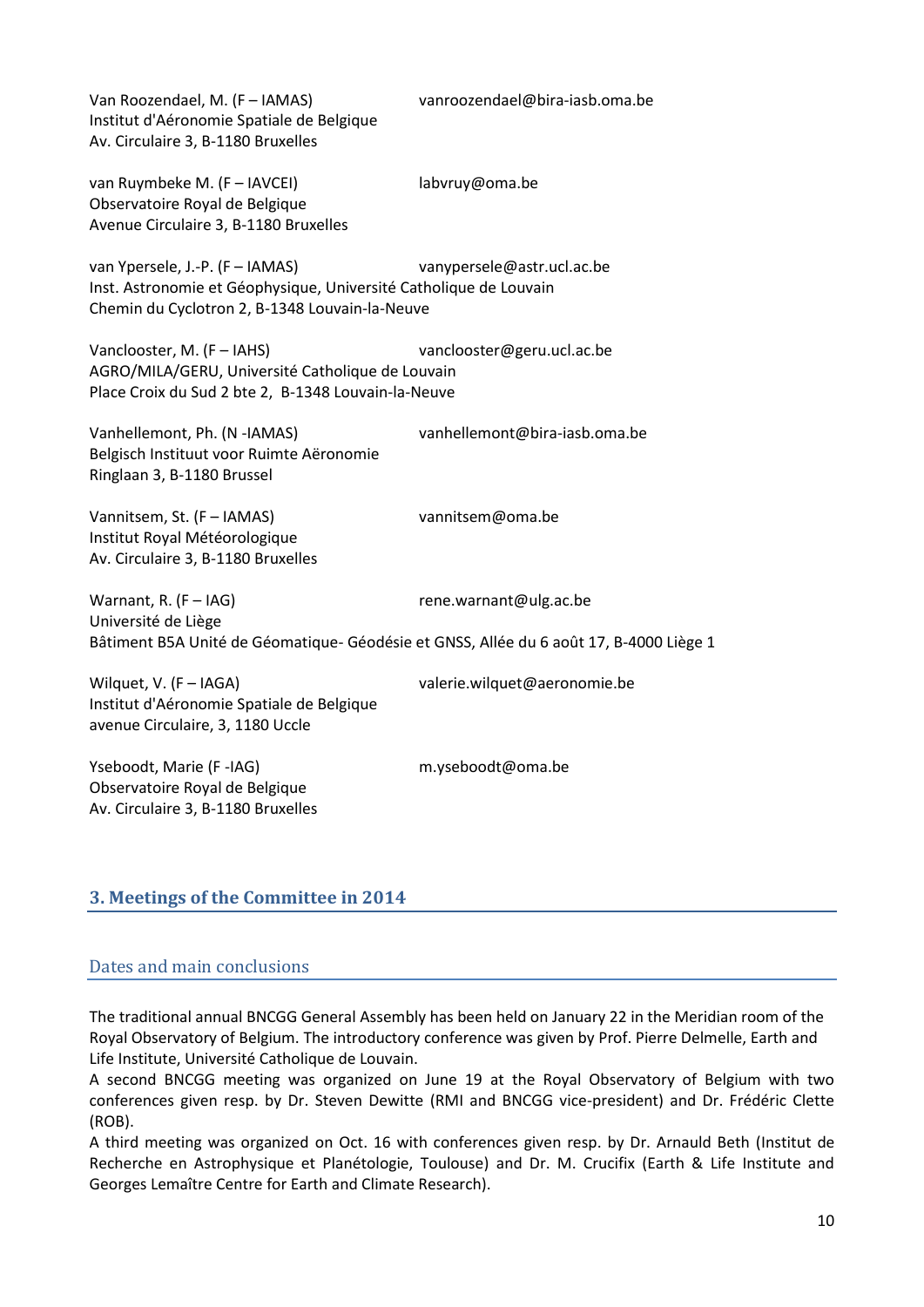The summary of the talks that were given to the Committee follow:

**Volcanic flank collapse and ocean fertilization by volcanic ash: is there a common denominator?** Pierre Delmelle, Earth & Life Institute, Université Catholique de Louvain January 22, 2014

Subsurface magmas that feed active volcanoes expel sulphur and halogen gases either passively or explosively. At non-erupting volcanoes, these gases can form highly acidic condensates which furtherinteract with the country rock. By drastically altering the mineralogy of the original rock, these hydrothermal reactions also modify the rock mechanical properties. There is evidence that the presence of hydrothermally altered rocks in a volcanic edifice decreases its stability and therefore, increases the risk of catastrophic flank collapse. However, our understanding of the relationship between volcanic flank collapse and hydrothermal alteration is still poor. At erupting volcanoes, a mixture of hot magmatic gas and silicate ash materials is suddenly injected in to the atmosphere. Various reactions between sulphur and halogen gases and ash particles take place within the eruption column, and later during lateral dispersion of the ash cloud. These interactions are not well documented but may have a dramatic impact on the capacity of ash to deliver key nutrients upon deposition in the surface ocean. This seminar presented recent research activities aimed at obtaining new insights into the role of chemical rock alteration and (i) volcanic flank collapse and (ii) volcanic fertilization of the ocean.

**Total Solar Irradiance measurements: quantification of the solar radiative forcing of the earth's climate from 30 years of observations from space**

Steven Dewitte, Royal Meteorological Institute of Belgium and BNCGG Vice-President June 19, 2014

The Total Solar Irradiance (TSI) quantifies the amount of the energy the earth receives from the sun, normalised for the annual sun-earth distance variations. Variations of the TSI therefore correspond to a solar radiative forcing of the climate on earth. The TSI is measured from space since 1978, with a stability that gradually increased in time. We will present our current best understanding of the long term TSI variations. The current solar cycle 24 is unusually low, and it followed an unusually long minimum after solar cycle 23. It appears that the 11 year solar cycle TSI variation, with an average amplitude around 1  $W/m<sup>2</sup>$  is itself modulated with a 100 year modulation of 1 W/m<sup>2</sup>. TSI variations do not seem to explain the Little Ice Age around 1700, nor the 'break in global warming' since around 2000.

**The sunspot number time series: a full recalibration of the primary 300-year record of solar activity**

Dr. Frédéric Clette, Royal Observatory of Belgium June 19, 2014

The sunspot number series is a unique reference for retracing quantitatively the level of solar activity, as an input to analyses and models in various disciplines, from solar physics to Earth climate. Over the past 3 years, a new joint effort has been initiated by the World Data Center SILSO, at the Royal Observatory of Belgium, jointly with a community of about 40 researchers worldwide, in order to revisit the existing series, as it was initially produced at the Zürich Observatory. By including new data and new diagnostics, several sources of inhomogeneities have been identified, some of them causing large biases by up to 40%, affecting entire sections of the series. This seminar reviewed those new findings and also considered some of the implications, like the absence of a progressive upward trend in solar activity cycles over the past 250 years in the resulting recalibrated sunspot number.

**Analytical modeling of terrestrial planets' upper atmospheres: analysis of the scarce collisions and influence of the stellar radiation pressure**

Dr. Arnaud Beth (IRAP, Institut de Recherche en Astrophysique et Planétologie, Toulouse) Octobre 16, 2014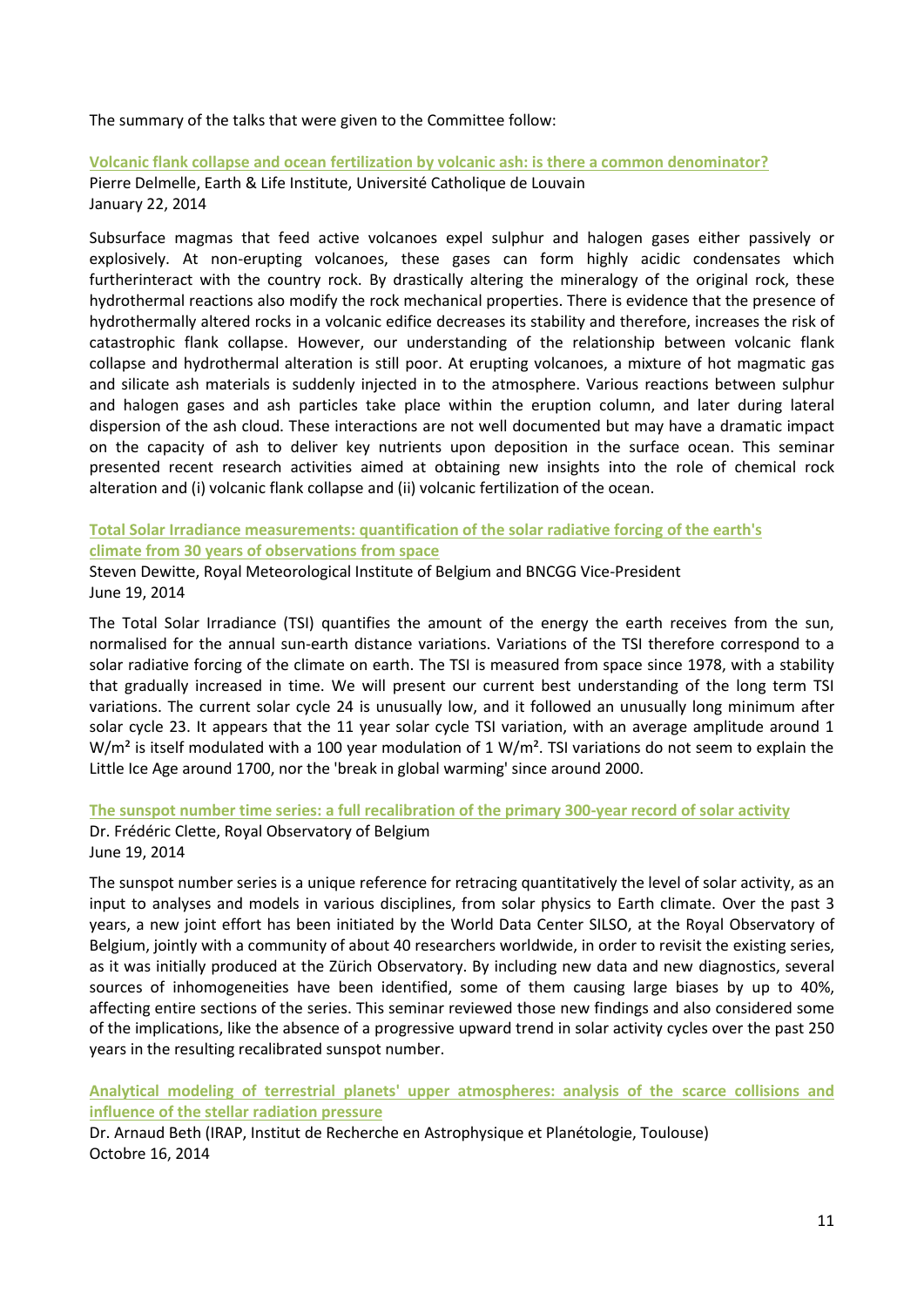The external part of the atmosphere, the exosphere, is not a well-known region. The densities are too low for many instruments compared with their detection capabilities, and the modeling of the particles dynamics can be complex. During his PhD thesis, A. Beth focused on two problems: the production of "satellite" particles from the scarce collisions in the lower exosphere and the influence of the radiation pressure on the exosphere structure. In the first part of his talk, he presented the results about the influence of the scarce collisions near the exobase on the density profiles at higher altitudes for the Earth, Titan and Mars, through the production of "satellite" particles, that are neglected in the collisionless models. In a second part, he showed the effect of the radiation pressure on the structure of the exosphere with a semi-analytical approach. The radiation pressure changes the ballistic particle density profiles and implies strong asymmetries at high altitudes. It increases also the thermal escaping flux, which we determined analytically at the subsolar point. Finally, the presentation also showed its influence on the Three-Body problem and on the stability of the atmospheres, in particular for hot Jupiter exoplanets.

**Understanding the current challenges in climate modelling: dynamics, thermodynamics and statistics** Dr. M. Crucifix (Earth & Life Institute and Georges Lemaître Centre for Earth and Climate Research) October 16, 2014

From the  $26<sup>th</sup>$  to the  $29<sup>th</sup>$  August 2014 a workshop entitled 'Advances in Climate Theory' was held at the Belgian Royal Meteorological Institute. The workshop was organized and funded by the European Research Council, through the Starting Grants 'ITOP' and 'Namaste', focusing on the dynamics of the Pleistocene climate, and on the thermodynamics of the climate system, respectively.

The STOCHCLIM project started in 2014 and funded by the Belgian Policy Office, and the BNCGG, were also associated to this workshop.

The workshop gathered approximately 50 participants, including 15 international invited speakers. Retrospectively the Workshop could have been called 'Advance in climate theories' : the climate is a physical, complex system that poses challenges to many areas of physics, mathematics, statistics and engineering. There is not A theory, but rather many theoretical frameworks that may be mobilized to answer specific questions.

This conference first provided an overview of these different frameworks and then gave a critical summary of important objectives and challenges faced by climate science today.

Specifically, the frameworks are illustrated by examples taken from talks delivered during the workshop, the present objective to demonstrate the variety of possible approaches for studying and characterizing climate dynamics: mean field theory, dynamical system analysis, spectral analysis of observations, climate simulation and parameterisations, and Bayesian statistical inference. While every framework comes with its own technical challenges, cross-cutting subject definitely emerge as recurrent thematics: multi-scale (and fractal) dynamics, prediction, regional dynamics and interdecadal variability

# **4. Possible General Assemblies of the Scientific Union in 2014**

No IUGG GA.

# **5. Other activities in 2014**

Representation at Scientific Assemblies

No scientific assemblies were held in 2014.